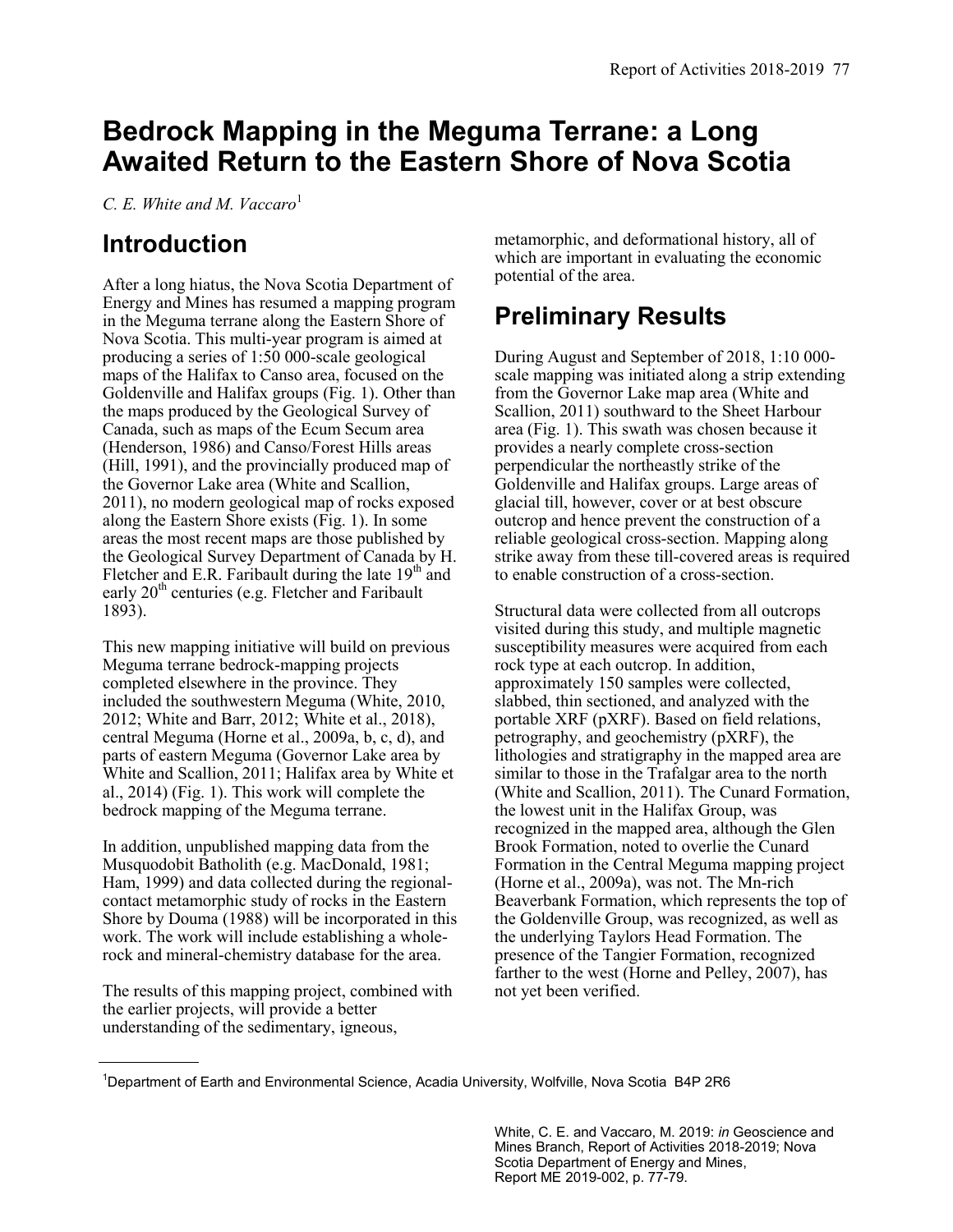

**Figure 1.** Simplified geological map of the Meguma terrane, southern Nova Scotia, showing the location of the 2018 map area (red box) in relation to other mapped areas (year of mapping indicated). CCF = Cobequid-Chedabucto Fault.

Based on float boulders of coarse-grained monzogranite and rare outcrops of spotted hornfels, the eastern margin of the River Lake pluton has been slightly modified from that of Horne and Pelley (2007) and extended farther to the southeast.

## **Future Work**

Bedrock mapping is planned to continue for the next several years and will focus on (1) the production of 1:50 000-scale maps, (2) establishing chemostratigraphy using both pXRF and certified lithogeochemical analyses, (3) obtaining better controls on depositional age and source areas of the units using detailed U-Pb detrital zircon and isotopic studies, and (4) producing a metamorphic map to document variations in regional metamorphic grade and establish the presence of buried plutonic units. These new data will result in a better understanding of the distribution of economic mineralization and help to establish a predictive model to increase mineral exploration successes in the area.

## **Acknowledgments**

We thank T. Bourque, D. Lowe, and T. Chew (Atlantic Gold) for numerous discussions regarding the geology of the Eastern Shore. Special thanks to T. Lenfesty and J. Brenton for their continued help in the departmental library. C. MacMullen is thanked for her GIS assistance and help in formatting the tablet for field use. Comments on an earlier version of the report by S. Barr led to substantial improvements.

## **References**

Douma, S.L., 1988. Preliminary report on the metamorphic history of the Meguma Group in eastern Nova Scotia: regional and contact metamorphism; *in* Mines and Minerals Branch Report of Activities 1987, Part B; Nova Scotia Department of Mines and Energy, Report 88-1, p. 121-127.